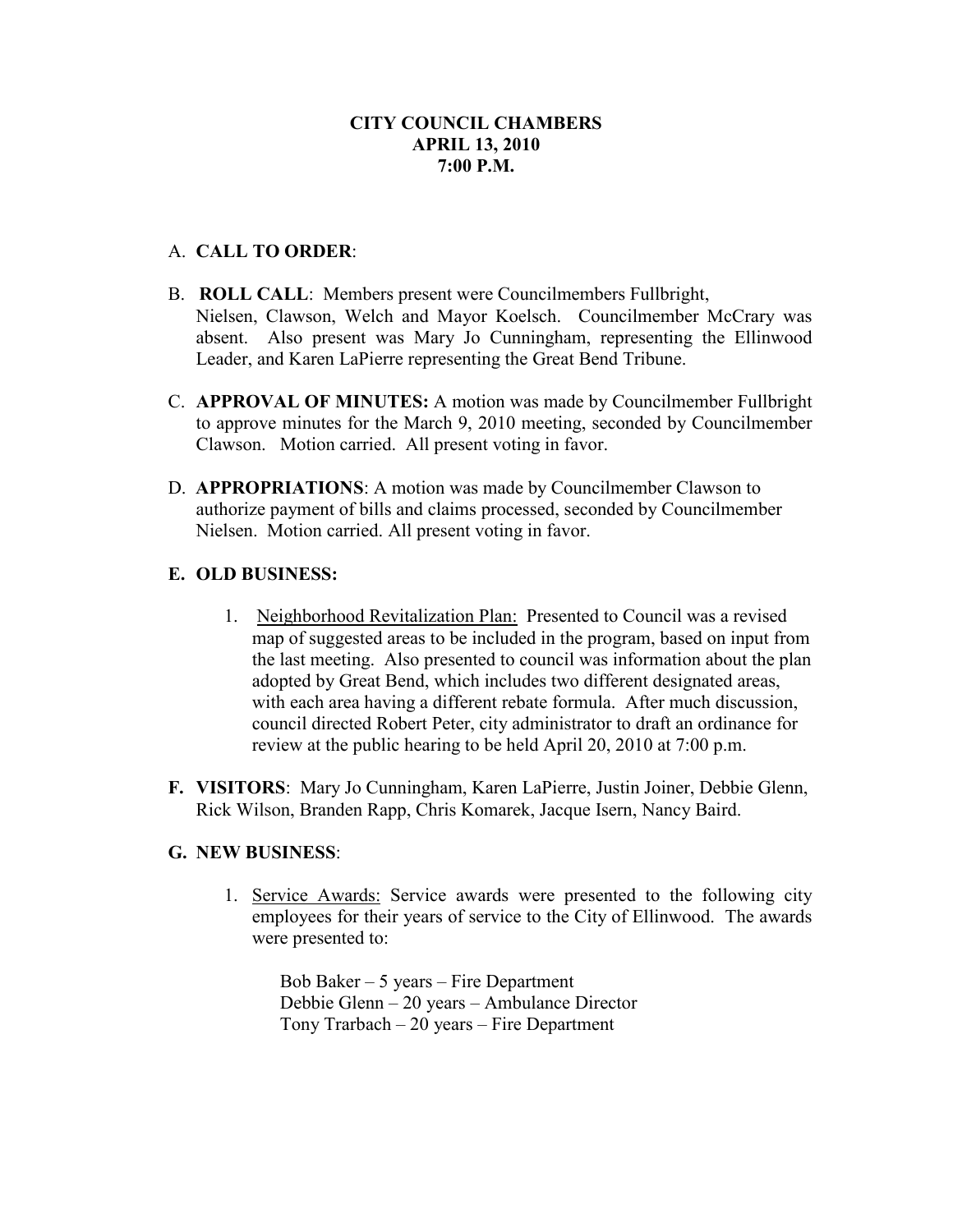- 2. Public Hearing on Neighborhood Revitalization Plan: The first of two public hearings was held on the Neighborhood Revitalization Plan at 7:15 p.m. Patrons present asked for some clarification on specific points within the plan and expressed concerns that the general public does not understand the details of the program. After hearing public comment, Mayor Koelsch declared the public hearing closed at 7:40 p.m.
- 3. Chamber Request: Nancy Baird, Jacque Isern and Justin Joiner, representatives of the Chamber of Commerce were present to request use of city facilities for the After Harvest Festival on July  $15<sup>th</sup>$  through the 17<sup>th</sup>. Facilities requested include the practice football field, City Park, Wolf Park, Wolf Pond and the city streets for the 5 and 10K run.

A motion was made by Councilmember Nielsen to approve the request from the Ellinwood Chamber of Commerce to use city facilities as requested above, seconded by Councilmember Clawson. Motion carried. All present voting in favor.

Nancy Baird explained that the Chamber of Commerce is in the process of updating City brochures, and requested the City to help fund the cost of the brochures. Ms. Baird also passed out a new brochure that was developed by the Chamber and geared to bird lovers and hunters. The Chamber absorbed 100% of the cost of these brochures. After some discussion a motion was made by Councilmember Nielsen to contribute \$1,000 to the brochure fund for the Chamber to spend as needed for brochures. Motion seconded by Councilmember Clawson. Motion carried. All present voting in favor.

4. Resolution Authorizing Hazard Mitigation Plan: Presented to Council was Resolution No. 41310, a resolution authorizing EFM Consulting, LLC. to prepare a hazard mitigation plan on behalf of the City of Ellinwood, Kansas. Barton County has received grant funding to develop a hazard mitigation plan, therefore the cost of the plan will be entirely paid by the county grant. Under new requirements of FEMA, a mitigation plan must be adopted by all taxing entities in order to qualify for FEMA assistance in the event of a disaster.

A motion was made by Councilmember Clawson to approve Resolution No. 41310, seconded by Councilmember Welch. Motion carried. All present voting in favor.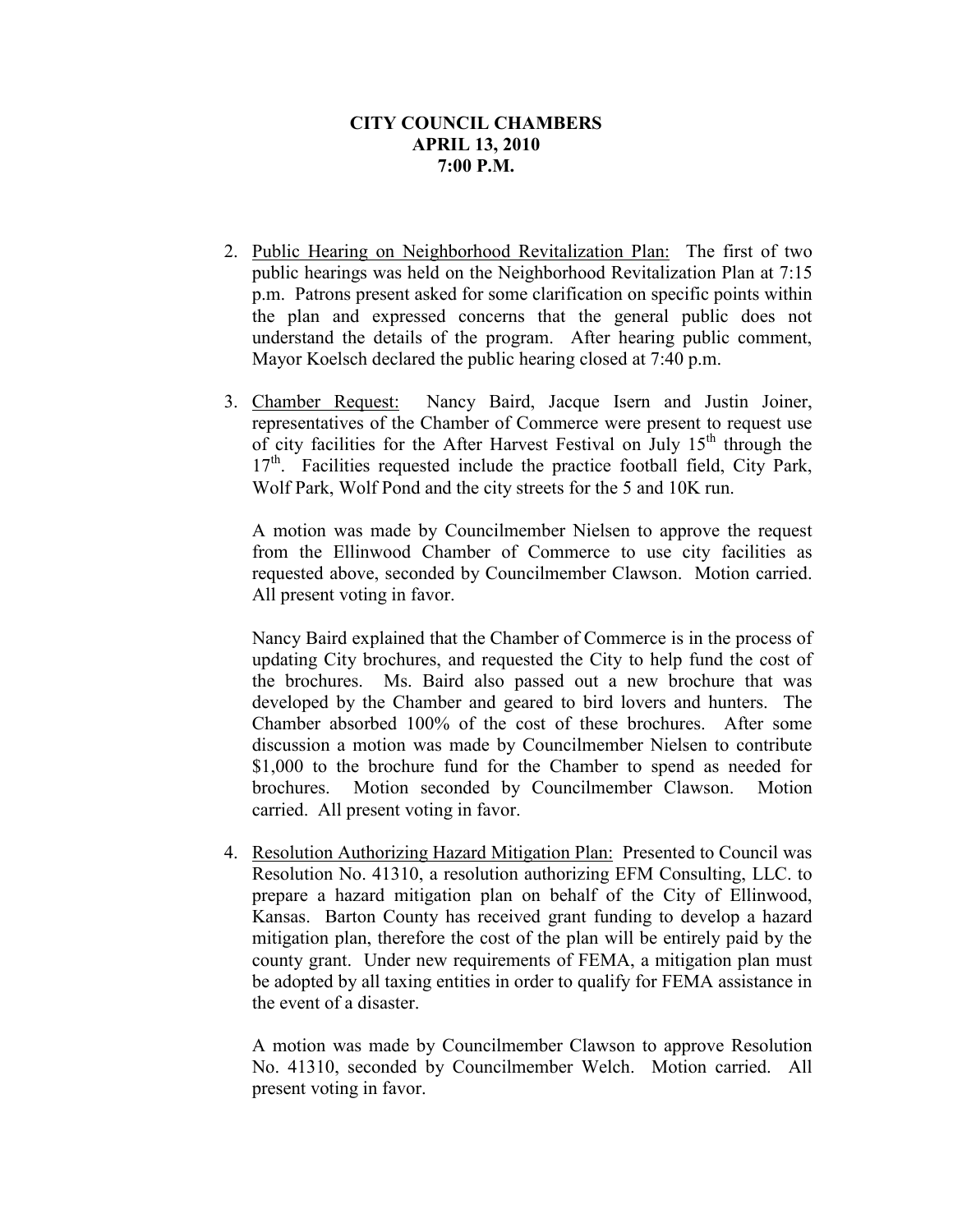5. General Liability, Property, and Casualty Insurance Renewal: The City's general liability, property and casualty, and worker's compensation insurance is up for renewal. This year's premium is \$104,558 compared to \$104,270 for last year.

A motion was made by Councilmember Fullbright to accept the general liability, property and workers compensation insurance renewal as stated, motion seconded by Councilmember Clawson. Motion carried. All present voting in favor.

6. Emergency Preparedness Manual: Presented to Council for review was an updated Emergency Preparedness Manual. The Emergency Preparedness Manual is also recommended by FEMA and will be a part of the hazard mitigation plan currently being developed by Barton County.

A motion was made by Councilmember Clawson to adopt the Emergency Preparedness Manual, 2010 revision, seconded by Councilember Nielsen. Motion carried. All present voting in favor.

# H. **REPORTS**:

- 1. Municipal Court Report: Presented to Council was the Municipal Court Report for March 2010.
- 2 Utilities Production Report: Presented to Council was the Utilities Production Report.
- 3. Staff Reports:
	- a) Staff reported that city crews have started cleaning out the draw north of town.
	- b) Staff reported a sewer issue on Hirsch between the building owned by Tony Trarbach and the liquor store. The problem is fixed for now, but future problems could develop because of the age of the infrastructure.
	- c) Staff explained the EMT class at the high school may not continue next year because of the switch to traditional scheduling.
	- d) Staff reported the electric department is working on changing out some electric poles on Old Manor Road and Pembroke Lane. City crews will begin painting the pool, and installing the steps. The north water tower was inspected this week and everything was okay. The street department is still working on alleys and spraying. The power plant is getting ready for the operating season.